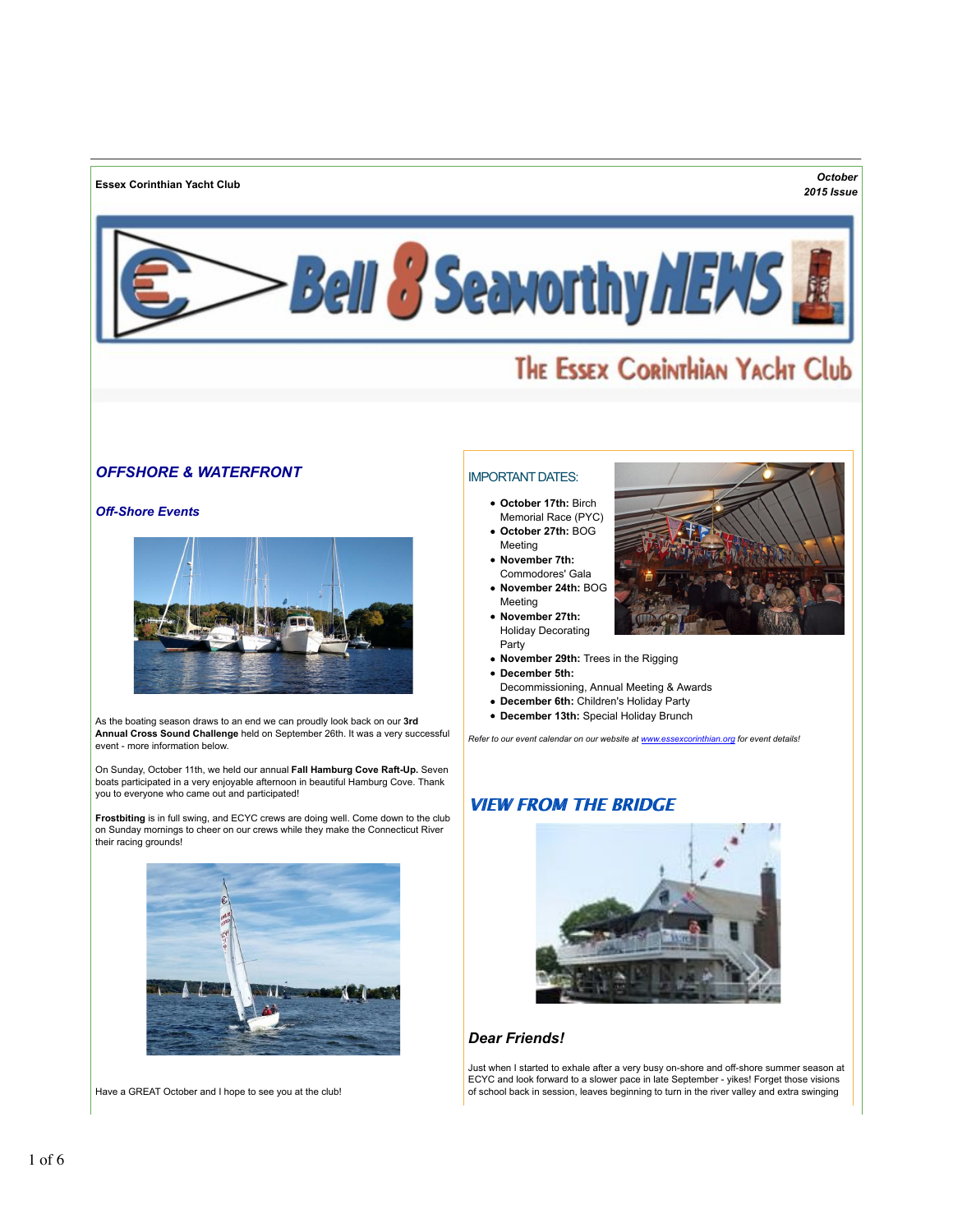#### **Steve Rodstrom**

*Vice Commodore Email: vicecommodore@essexcorinthian.org*



#### *Race Committee Update:*

Thank you to everyone who helped with the **Third Annual ECYC CROSS SOUND CHALLENGE on September 26th** . Results have been posted at

**www.yachtscoring.com/emenu.cfm?eID=1486.**

As the regatta season is winding down we are currently racing in the **Tri-Club River Series**, which began on October 3rd with the EYC-hosted Willets Memorial Race, followed by our Clark Memorial Race last Saturday. The last race in this annual series will the the PYC-hosted Birch Memorial Race on October 17th.

If you have any questions please contact

#### **Priscilla Robinson**

Race Committee Chair & The ECYC 2015 Race Committee Email: racechair@essexcorinthian.org



## *CROSS SOUND CHALLENGE 2015 RECAP:*

September 26th, 2015 dawned as a bright, sunny day. Crews up and down the Connecticut River as well as along the LI Sound shoreline assembled at their home ports and sailed towards the starting area located near the Outer Light at Saybrook Point.

The ECYC Race Committee, supported by our PROs, Mudheads Greg Gilmartin and Fred Murphy, headed to station and set the required marks. The excitement began to build, as fortunately the wind did as well!

Three non-spin monohull classes started consecutively, followed by a special class start for the only trimaran in the regatta. Said trimaran had a little issue with a sail bag falling into the water, and then losing a crew member overboard as he attempted to recover the sail. Fortunately he was back on board very quickly and the racing trimaran continued to fly across the waves.

The ebb tide and favorable wind conditions made for a fast upwind leg to the red nun near the Plum Gut. For a while it looked like we would be dodging the Orient Point Ferry, yet one of the ferry captains actually hung back until the majority of the fleet had turned at the mark! He/she certainly did not have to do this but many of us were grateful for the consideration. Looks like ferry passengers got a great view of our regatta!

The downwind leg back to Bell 8 and then to the finish created a spectacular sight with many of the boats sailing wing-on-wing. Our dedicated race committee took times and calculated the results, aided by the instant algorithms provided by Yachtscoring.com.

Returning back to shore, the regatta participants made their way to Essex Brewer Island where the post-race party was held. The Entertainment Committee had prepped and decorated the party tent, a bar was set up, food served and music w playing as racers arrived one by one. The three ECYC commodores conducted the award ceremony and honored the volunteers. Everyone agreed, it was a very successful event, showing clearly that the Corinthian Spirit is alive and well.

**Our thanks to everyone who supported the 3rd Annual Cross Sound Challenge by donating funds or goods, volunteering for the Race or Entertainment Committee, or overall organization of our premier event!**

Here is the cast & crew for the Cross Sound Challenge 2015:

**Offshore Support/Race Committee:**

room in my favorite fall anchorages; we had to deal with a dizzying September schedule and get ready for a host of fall of club activities! In case you'd like to fill in your calendar post facto, here is what it would look like at the third week in September (discounting our day jobs, of course):

- Pope Francis' arrival in Washington DC on Tuesday, September 22nd. Autumnal Equinox Wednesday the 23rd.
- Speaker of the House announces his retirement on Thursday the 24th.

Nothing out of the ordinary, here.

- Cross Sound Challenge Skippers Meeting on Friday the 25th.
- Cross Sound Challenge and after-party on Saturday the 26th
- Super (Harvest) Moon on Sunday 27th. Tri-Club River Series began with Willetts Memorial on Saturday October 3rd.
- 
- Fall Frostbite Series began Sunday, October 4th. Thomas Clark Memorial, hosted by ECYC, was raced on October 10th.
- What a great couple of weeks!

And now, looking forward:

- ECYC FY 16 Budget Workshop.
- Oktoberfest Dinner at ECYC on Friday, October 16th.
- Charles Birch Memorial Race, hosted by PYC, October 17th.
- Commodore's Gala, November 7th.
- ECYC Holiday Decorating, November 27th.
- Trees in the Rigging, November 29th.
- Decommissioning and Annual Meeting Annual, December 5th. Children's Holiday Party, December 6th.
- Special Holiday Brunch, December 13th.
- 

Phew!

Planning for the **Commodore's Gala** is in its final stages. Please mark your calendars for November 7th and plan to spend a great evening with friends at the Club.

As noted earlier in the year, ECYC will not have a New Year's Eve event this year. We have decided that the New Year's Eve party will be held every other year, to coincide with the end of a new Commodore's first year.

We have completed substantial upgrades to the **ECYC Office Computer**. With thanks to our very patient Club Manager, Jean Little, we have updated our computer, firewall, back-up procedures and software. If possible, we will update our printer by year end.

#### The **Inaugural Ideal 18 Interclub Team Race**

was held on Saturday, September 12th. The team racing format was exciting for the competitors and great fun for spectators! In close racing, ECYC won the day this year. Thanks and congratulations to our competitors; Tom Atkinson and his son, Daniel; Ed and Marsha Birch; and Toby Doyle with our Regatta Chair, Priscilla Robinson, as crew! We also thank Peter Harding, EYC's Regatta Chairman, for doing most of the heavy lifting to get this event started. This looks like the beginnings of a new annual tradition!



The **Cross Sound Challenge**, our Club's premier event, was a complete success on every level! Corporate sponsorship was up over last year, as was volunteer labor, helping us to balance revenues and expenses and to stage the event in a revenueneutral manner. The wind gods were with us, the day was spectacular, the ebbing tide was fierce and the competition was

close! The PRO and race Committee did a great job with the course and the party at Brewers Essex Island was a hit thanks to our Entertainment Committee. Please join me in a massive thank-you to Priscilla Robinson, our Regatta Chair! Yes, there were many, many hands on deck in the months leading up the event and many more hands on deck for the day of the event. Each and every one deserves our heartfelt thanks for all that was pulled together to make this event a great success. Congratulations to our entire membership on another memorable and successful, ECSA sanctioned regatta!

**Service to the Club and Club Governance:** The nominating committee is hard at work identifying the future leadership for our great little yacht club. We have BOG terms that need to be filled and we need new volunteers for committee chairs and assistants. If you have an interest in serving your Club, please contact me, any member of the Bridge, or Terry Stewart (nominating committee chair). We'd like to hear from you!

**Cheers,**

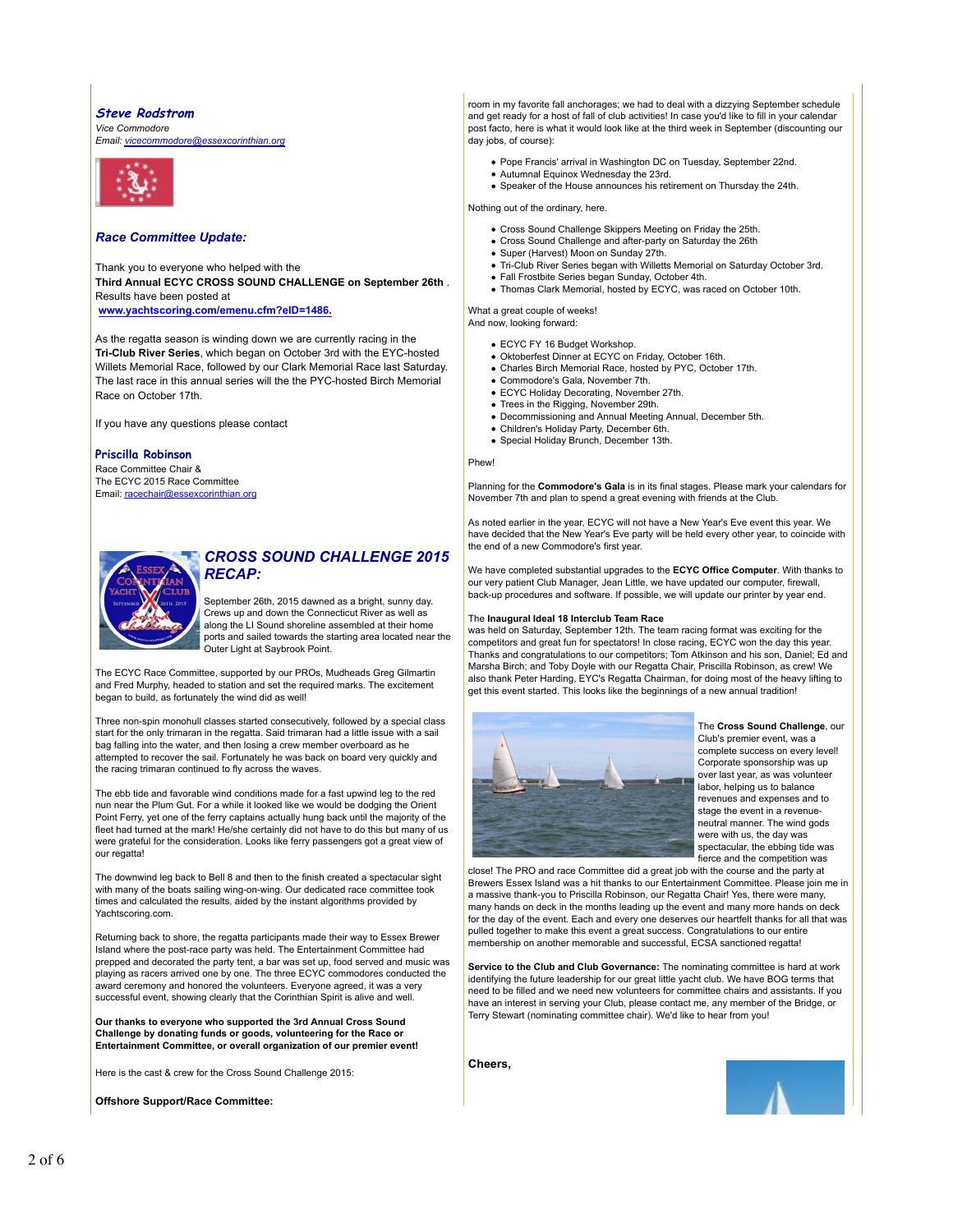Commodore Tim Brewer (also assisted with the onshore organization) Vice Commodore Steve Rodstrom (ditto) Race Committee Chair Priscilla Robinson Greg Gilmartin and Fred Murphy, Mudheads Cate Beckstein "Mark Boat Mark" Bavolac Jeff and Holly Ridgway Steve Haines Julie and Bill Dunbar Chris Morano Toby Doyle Club Manager Jean Little

#### **Onshore Support:**

Entertainment Committee Chair Cheryl Arndt Membership Chair Val Votto Rear Commodore Ruth Emblin Former Club Manager Elaine Kyle Charlotte and Bill Robbins Tody Mihov Celia Francis Marsha Birch Diana Harbison John and Diane Martin Katherine Berry Ellen Smoller Jean Brewer Sharon Craig Dick Arndt Liz Fowler Laurie St. John Rose Grusse Shelley Johnson Peter Emblin Terry and Laurel Stewart Cindy Gibbs Patti Davidson

#### **This event could not have been possible without the support of our generous sponsors:**

Doug Domenie and the Brewer Marinas Organization Tim Brewer - TLBA Fitness on the Water Jeff Going - Dinghy Pro Narragansett Brewery Payroll Unlimited Chuck Poindexter - Sound Rigging Services Chester Point Marina Steve Rodstrom - Prestige Yacht Sales That's the Spirit Shoppe Joe Walier - Walier Chevrolet North Sails Boatique USA Essex Savings Bank Westmarine Ruth Emblin - Taghkanic Communications Just Clean Fuel ...and several members who donated food, wine and other goodies!

#### **Our great caterers:**

Coastal Cooking Company June's Outback Pub

#### **Band:**

The Dos Amigos

Please forgive me if I omitted anyone...as you can see, the list is very long and names might have slipped through the cracks. Please know that you most certainly have our sincere gratitude for your support! You are one of the reasons why our club is so special!

Tim Brewer **Commodore**





## *Galley News*

Bring your favorite brew and beer stein and celebrate Oktoberfest at the club on Friday, October 16th! Chef Ed's thoughtfully crafted menu will be sure to have something for everyone. Remember, the Galley is open for lunch Wednesday through Saturday. It's the perfect spot to cap off a leisurely stroll around downtown Essex or a visit to the River Museum.

*Remember, we publish updated menus via e-blasts and on our website. Check back often to see what is new: www.essexcorinthian.org/dining.html*

Looking forward to seeing you at the club!

**Hollis Barry** *Galley Liaison*

*DON YOUR LEDERHOSEN, DIRNDL AND HAT AND GET READY FOR THE ECYC OKTOBERFEST ON FRIDAY, OCTOBER 16TH!*



*FOR MENU DETAILS, CLICK HERE!*

#### *Did You Know?*

Sunday dinners may have ended, but the galley still serves a great **Sunday brunch**!

**We want your feedback about our galley activities.** Please let us know what you think! Email Hollis at galleyliaison@essexcorinthian.org

## **Early Fall Galley Hours:**

**Lunch:**  Wednesday, Thursday, Friday and Saturday (self-service) 11.30 am to 2.00 pm

**Dinner:**  Wednesday (self-service), Friday (table service)

**Brunch:** Sunday (self-service) 11.00 am to 2.00 pm - special brunch hours on selected holidays!

**FEEDBACK** 

*We want to know what you think about our galley!*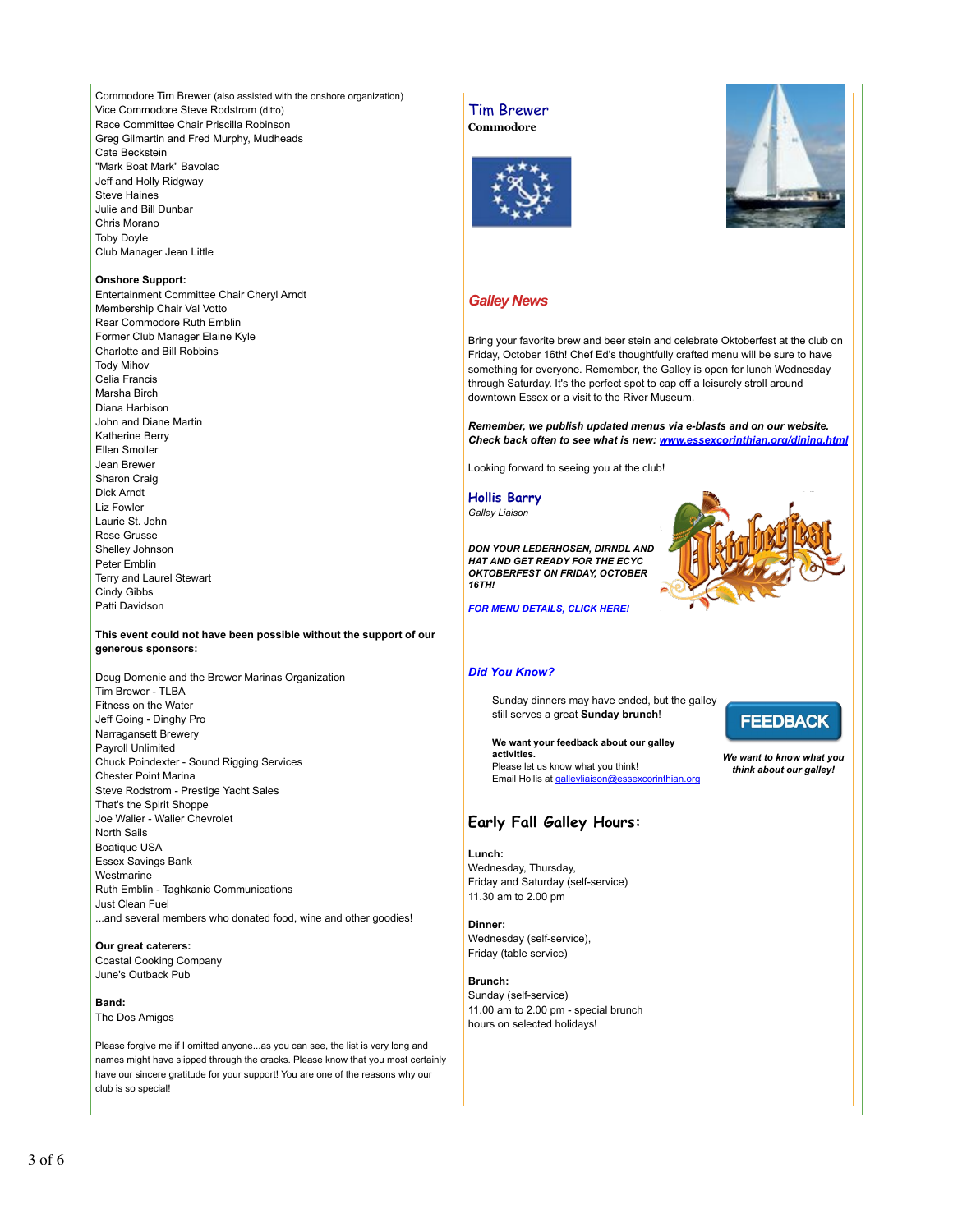*Images from the regatta and party are available online at CROSS SOUND CHALLENGE 2015 PHOTO GALLERY*

**Ruth Emblin Rear Commodore Email: rearcommodore@essexcorinthian.org**

## *ON-SHORE & HOUSE*

I cannot say it often enough - take a good look at our club and then consider the amount of dedication that has gone into maintaining it by our tremendous **House Committee**! Chuck Grusse and his team have been instrumental in keeping our clubhouse beautiful. If you have some time to spare, why not contact Chuck to see how you can help, too. He has a list of assignments for the fall and winter season he would really like to see dwindle down one step at a time.

Our Music Program is slowly coming to an end. We have three more "**Musical Wednesday Nights**" left; the last performance is on October 28th. Please come to the club to enjoy dinner and music before Wednesday night dinners end for the season. Stay tuned for more details!

It is October - the perfect reason to celebrate

**Oktoberfest**, of course! Chef Ed and CCC are pulling out all the stops on Friday, October 16th, complete with genuine Bavarian cuisine and even BAVARIAN PRETZELS IMPORTED FROM MUNICH! This is a Friday night dinner not to be missed. Watch out for an e-blast with menu details.

**Halloween** is coming up soon, and we want to encourage you to come dressed for the occasion on Friday, October 30th! Come in costume if you like, joining a few of us who will keep the Halloween tradition alive!

Our entertainment calendar still has a number of events for you to enjoy until the end of the ECYC year. First and foremost our **Annual Commodores' Gala** on November 7th! It will be a celebration of everything we have accomplished as a club this year and more! It is also our Commodore Tim Brewer's last Gala, so come pay your respects to the man who has spent countless hours ensuring that ECYC keeps its promises: providing an environment for active yachtsmen and -women at a modest price.



The holidays are on the horizon, and we will once again set up and **decorate a tree** in the dining room on Friday after Thanksgiving. On the following Sunday, please join us for the **Annual Trees in the Rigging Parade**. We hope to be able to enter an ECYC boat this year. More details to follow.

**Join a committee**, whether on- or off-shore, we need you! If you have suggestions or comments, please feel free to contact me or any of our board members to share. ECYC lives and breathes with the help of our membership.

See you all soon at the best yacht club in Essex!

**Ruth Emblin Rear Commodore Email: rearcommodore@essexcorinthian.org**



#### *House Committee Update:*

The primary summer season of 2015 is melting away, always a sad good-bye. Well, I did it, I've offered to stay on as Chairman of the House Committee for one more year. Our 2016 commodore, Steve Rodstrom, in a surprise move, accepted my offer. So as it stands you'll have to put up with me for another season. My wife, Rose, thinks (knows) I'm insane. I have no argument to the contrary - I'm pretty sure she's right.

There are still a few things left undone I'd had hoped would have been more advanced than they are today. Being the eternal optimist I'm thinking can get to them over the next year, which of course just proves I'm crazy as

## **2016 ECYC Board of Governors Call for Nominations.**



A terrific way to expand your ECYC experience and make new friends is serving on the Board of Governors. This is the time of year the Nominating Committee seeks candidates to lead the club into the future across our broad range of on and off shore activities.

The term **"Corinthian"** in our yacht club's name denotes a volunteer-run organization. As you may know, we have only one full-time staff member, our Club Manager. All other "departments" and activities are run by volunteers. Many of the current board members have been very dedicated over the years, and their terms are coming to an end. It is easy to forget that without member support a Corinthian organization cannot function properly. We hope you will consider stepping up to the plate and taking over some of the positions that are opening up for 2016!

To learn more, please contact members of the Nominating Committee (Past Commodore Terry Stewart [chair], Membership Chair Val Votto, and past BOG member Jane Pfeffer).

## *Ship's Store:*

The Ship's Store has a limited amount of 2015 Cross Sound Challenge Performance Long-Sleeve Shirts left. These are high quality, moisture-wicking shirts that feel great on your skin and are perfect for the cooling days to come!

Get yours while they are still available!

If you would like to purchase ECYC merchandise please see Jean Brewer!



**Jean Brewer Ship's Store Manager**

## *Did You Know?*



#### **NO SMOKING AT ECYC;**

Please remember that the clubhouse, the decks and the surrounding dock areas are non-smoking areas. Please remind your guests of this restriction, it is part of a facility-wide prohibition of

open flames.

#### **WEBSITE:**

All of our events and announcements, as well as archive copies of the Bell 8 Newsletter are available online at our website, www.essexcorinthian.org!

#### **IMPORTANT REMINDER:**

Please remember that with the chance of domain to www.essexcorinthian.org over a year ago, the general office email address was changed to **ecyc@essexcorinthian.org.**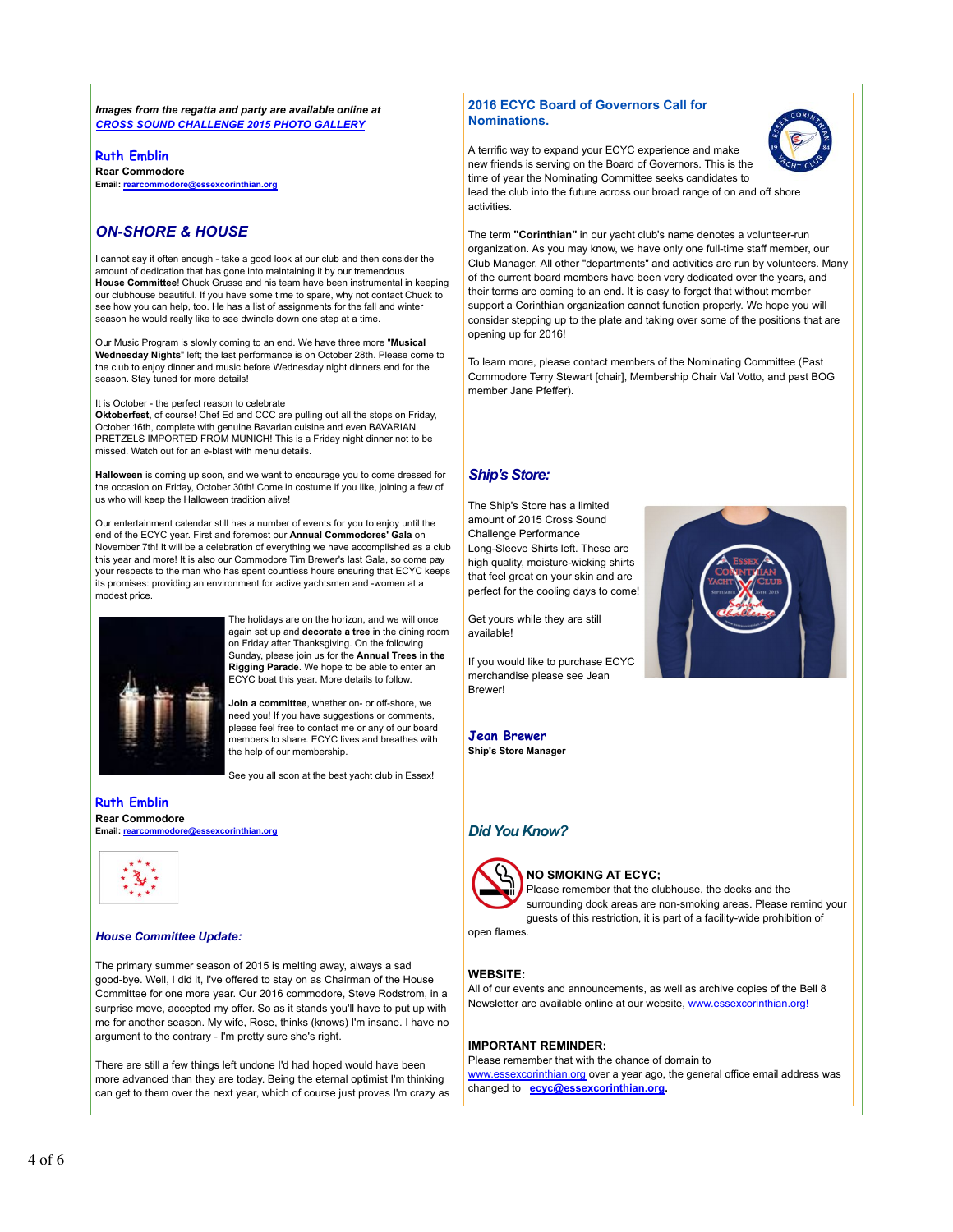I'm performing the same behavior expecting different results (the generally held belief for the definition of insane). It could be a stretch, as I've discovered there is just a little less fuel in the tank as each year passes. I've learned over the past three years even with all the wonderful help and willingness of so many folks to step in as projects come up through volunteering to complete the tasks required, the everyday maintenance & attention is consuming. In my view it really requires the division across perhaps four people with specific focus areas. My previous attempts to establish this structure have not worked out so well, this is one of the key actions on my agenda for 2016.

Off to good start, Marisa Thurston has volunteered to be the club gardener. I plan to aggressively pursue volunteers for: 1) building interior, 2) building exterior, and 3) galley area (appliances, infrastructure).

Please consider taking one of these roles for 2016.

## **Chuck Grusse**

**House Chair Email: house@essexcorinthian.org**

#### *Entertainment Committee Update:*

As you can tell, we wrapped up a fabulous **Cross Sound Challenge Regatta and Party**.

I want to publicly thank each and every one of the entertainment committee who pitched in and helped. We schlepped supplies to and from the Essex Island over a period of 3 days. We dragged everything but the kitchen sink over and back and I think we did a great job (we used a hose and bucket in place of the sink...). This is one time we could not have pulled this off without the camaraderie of our club. Some members even brought in friends to help! Ruth listed all the "players and activists" above, from our set-up and break-down crew, intrepid "bar maids", bakers, rum and wine donors, to everyone who helped organize the party. Please thank them when you see them. They each played a very important part in this event and deserve every ounce of praise. Events like these showcase the very best of the Corinthian Spirit!



Now we turn our attention to the final few months of this year:

**Wednesday Night Music** continues through the end of October. Please come out and support our musicians. Favorites like Jim Paradis and new artists like Tommy Giarratano and Mark Mirando will make Wednesday night dinner special. Please don't let these folks sing to an empty room!

November will bring our **Commodores' Gala**, followed by the run-up to the holidays. Don't forget we will also have our **Trees in The Rigging Parade** right after Thanksgiving. Our **Children's Christmas Party** will be held on December 6th. Jason will return this year and dance with our tots and during a second hour for our older kids. He was so popular last year we decided to ask him to stay longer. Parents and grandparents, now is the time to get ready for the party! We are asking you to bake some treats and bring them with you, to make the day enjoyable for all. There is also a traditional **Holiday Brunch** planned in December. We will share details as we get closer

Please note, this year **we will not have a New Year's Eve Party**. Attendance has been down in the the last few years, so we decided to alternate every other year, to celebrate each new commodore's first completed year.

Remember, our events are listed online at our website, just go to www.essexcorinthian.org ... and click on "Events"!

If you have any questions or suggestions, please call me at 860 227-1363 or email me at events@essexcorinthian.org.

We noticed that some of you are still using the old email address, which will no longer work. Please make a note of it, if you have not already done so.

#### *Green Tip of the Month:*

As announced and evident from the posters we hung at the 2015 Cross Sound Challenge, our yacht club has signed up with an organization called "Sailors For The Sea".

This group's goal is to reduce the impact of boating on our environment, including that of social activities that are typical for yacht clubs.

Sailors for the Sea is a leading conservation organization that engages, educates, inspires and activates the sailing and boating community toward healing the ocean. The organization offers boaters tangible opportunities to create a legacy and make a differen ce.



Launched in 2004, the group has been working with individual boaters as well as boating organizations, and, one-by-one, boaters are becoming catalysts for change. We all realize that the oceans are in crisis. We can see this in the changes to Long Island Sound that many of us have witnessed over the years. Environmental challenges like plastic waste, acidification, climate change and toxic chemicals are not only threatening marine life, but our health and the health of our children and the planet for generations to come.

ECYC has registered to become a certified sustainable boating organization. We have to fulfill a certain number of prerequisites, and our 2015 Cross Sound Challenge was run as a "Clean Regatta" by reducing the amount of print documents, recycling aluminum, plastic and glass, and using compostable dinnerware at the party. With over 750 Clean Regattas certified since the program's inception and 300,000 sailors who have taken the pledge to protect the oceans Sailors for the Sea is raising the bar for environmental sustainability and ocean health.

I encourage you to check out the plethora of information provided at Sailors for the Sea's website at www.sailorsforthesea.com. There are guidelines, boaters' resources, kids' programs, and more. It does not take much to make a positive impact, and chances are that you are already aware of many of the options that may reduce the impact of our activities on our environment.

Please support ECYC's involvement in Sailors for the Sea. The organization's goal is to protect our oceans and waterways, and build a community of ocean stewards by offering tools, education and inspiration so that boaters may become change agents, and harness the power of their passion to help heal our environment so generations to come can enjoy our favorite "playground" as much as we do!

Sailors for the Sea is headquartered in Newport, Rhode Island and has two affiliates; Sailors for the Sea Japan, Yokohama and; Sailors for the Sea Portugal, Cascais.

For more information on please go to www.sailorsforthesea.com